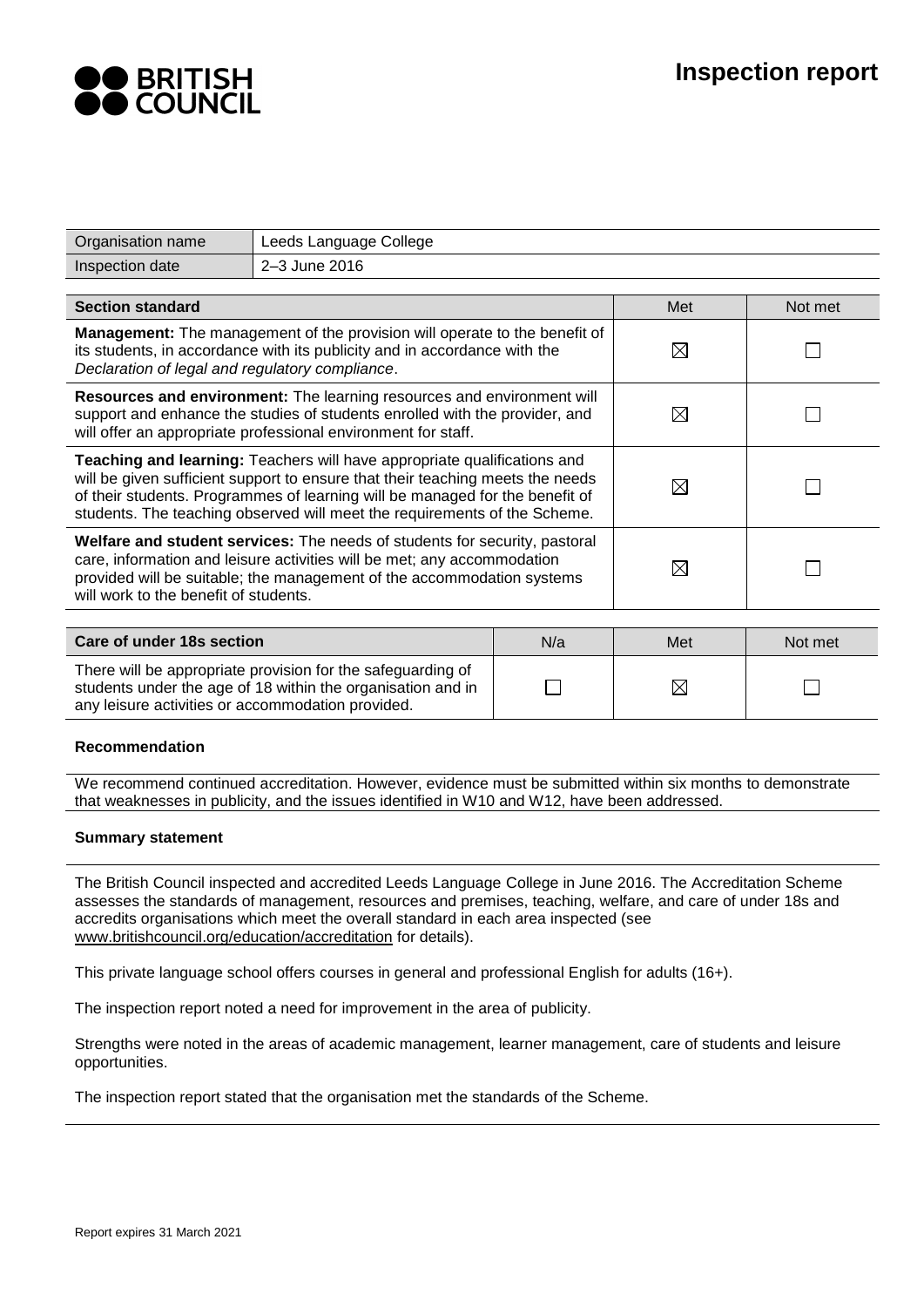# **Organisation profile**

| <b>Inspection history</b>                                            | Dates/details |
|----------------------------------------------------------------------|---------------|
| First inspection                                                     | 2008          |
| Last full inspection                                                 | 2012          |
| Subsequent spot check (if applicable)                                | N/a           |
| Subsequent supplementary check (if applicable)                       | N/a           |
| Subsequent interim visit (if applicable)                             | N/a           |
| Current accreditation status                                         | Accredited    |
| Other related non-accredited activities (in brief) at this<br>centre | N/a           |
| Other related accredited schools/centres/affiliates                  | N/a           |
| Other related non-accredited schools/centres/affiliates              | N/a           |

# **Private sector**

| Date of foundation             | 2005                                                                                    |
|--------------------------------|-----------------------------------------------------------------------------------------|
| Ownership                      | Registered in England and Wales. Company number: 6004218<br>Leeds Language College Ltd. |
| Other accreditation/inspection | ISI                                                                                     |

# **Premises profile**

| Address of main site                | Aquis House, 12 Greek Street, Leeds LS1 5RU                                                                                                                                                                                                                                                                                                                                                                                                                                       |
|-------------------------------------|-----------------------------------------------------------------------------------------------------------------------------------------------------------------------------------------------------------------------------------------------------------------------------------------------------------------------------------------------------------------------------------------------------------------------------------------------------------------------------------|
| Details of any additional sites in  | N/a                                                                                                                                                                                                                                                                                                                                                                                                                                                                               |
| use at the time of the inspection   |                                                                                                                                                                                                                                                                                                                                                                                                                                                                                   |
| Details of any additional sites not | N/a                                                                                                                                                                                                                                                                                                                                                                                                                                                                               |
| in use at the time of the           |                                                                                                                                                                                                                                                                                                                                                                                                                                                                                   |
| inspection                          |                                                                                                                                                                                                                                                                                                                                                                                                                                                                                   |
| Profile of sites visited            | The school occupies the sixth floor of a modern office block in the centre of<br>Leeds, close to public transport, shops and a wide range of public amenities.<br>There is a large open plan reception with desks for staff and seating for visitors<br>and students. Five classrooms, a staffroom, offices and a computer room open<br>off the reception area and corridors radiating from it. There are two lifts and<br>male and female toilets on each floor of the building. |
|                                     | The other floors of the building were unoccupied at the time of the inspection<br>and extensive renovation work was being carried out throughout the building,<br>with the exception of the sixth floor.                                                                                                                                                                                                                                                                          |

| <b>Student profile</b>                                                       | At inspection                      | In peak week: July<br>(organisation's estimate) |
|------------------------------------------------------------------------------|------------------------------------|-------------------------------------------------|
| Of all international students, approximate percentage<br>on ELT/ESOL courses | 100%                               | 100%                                            |
| <b>ELT/ESOL students (eligible courses)</b>                                  | At inspection                      | In peak week                                    |
| Full-time ELT (15+ hours per week) 18 years and over                         | 49                                 | 75                                              |
| Full-time ELT (15+ hours per week) aged 16-17 years                          | $\Omega$                           | 2                                               |
| Full-time ELT (15+ hours per week) aged under 16                             | $\Omega$                           | $\Omega$                                        |
| Part-time ELT aged 18 years and over                                         | 14                                 | 20                                              |
| Part-time ELT aged 16-17 years                                               | 0                                  | $\Omega$                                        |
| Part-time ELT aged under 16 years                                            | 0                                  | $\Omega$                                        |
| <b>Overall total ELT/ESOL students shown above</b>                           | 63                                 | 97                                              |
| Minimum age                                                                  | 16                                 | 16                                              |
| Typical age range                                                            | $24 - 26$                          | $24 - 26$                                       |
| Typical length of stay                                                       | 20 weeks                           | 12 weeks                                        |
| Predominant nationalities                                                    | Spanish, Saudi<br>Arabian, Cypriot | Spanish, Saudi Arabian, Cypriot                 |
| Number on PBS Tier 4 General student visas                                   | 0                                  | $\Omega$                                        |
| Number on PBS Tier 4 child visas                                             | 0                                  | $\Omega$                                        |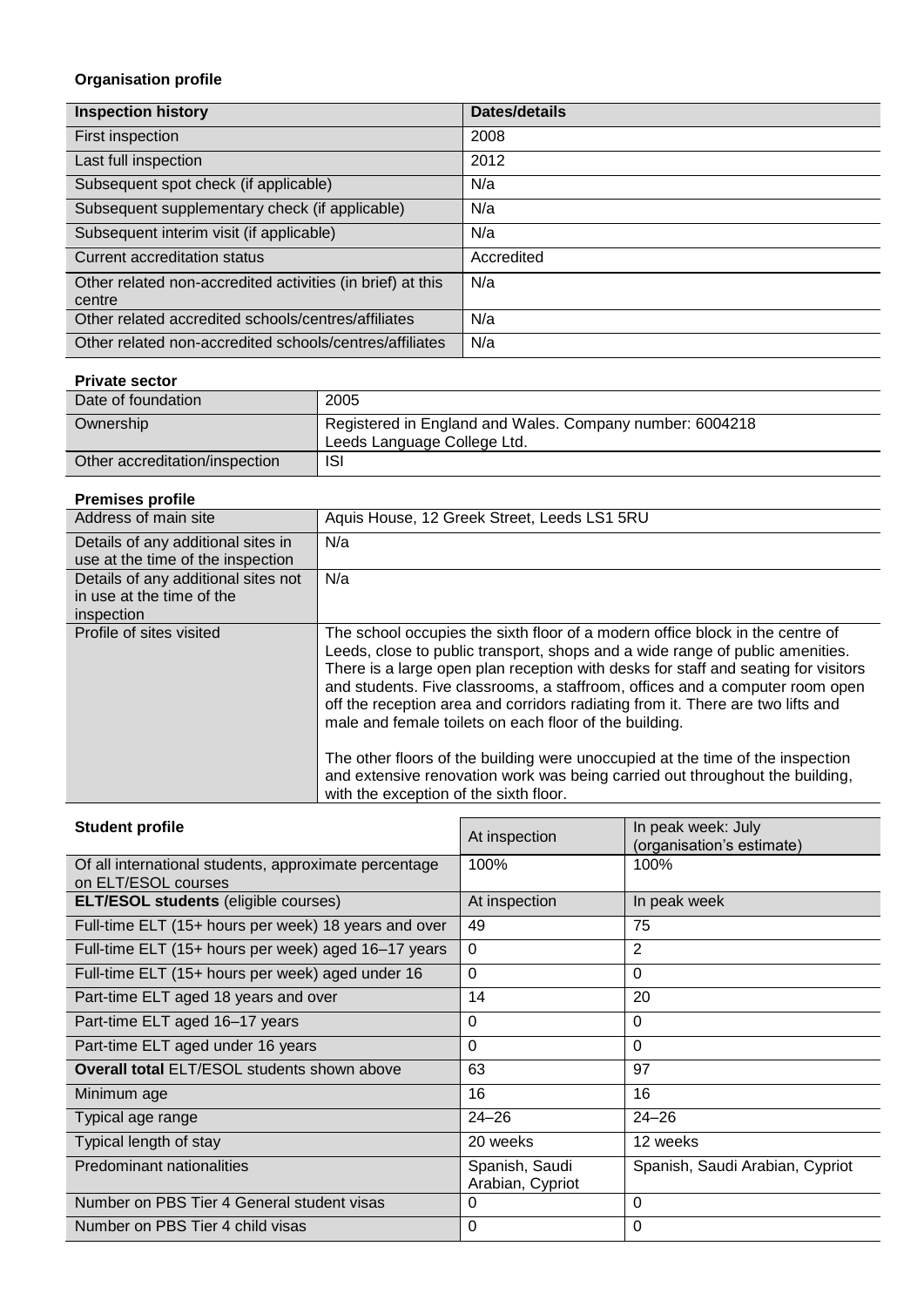| Number on short-term study visas                 | 12              | 15                                        |
|--------------------------------------------------|-----------------|-------------------------------------------|
|                                                  |                 |                                           |
| <b>Staff profile</b>                             | At inspection   | In peak week<br>(organisation's estimate) |
| Total number of teachers on eligible ELT courses |                 | 10                                        |
| Number teaching ELT under 10 hours/week          |                 |                                           |
| Number teaching ELT 10-19 hours/week             | ົ               |                                           |
| Number teaching ELT 20 hours and over/week       |                 |                                           |
| Total number of administrative/ancillary staff   | $2 + 2$ interns |                                           |

# **Academic staff qualifications to teach ELT/ESOL**

| Profile in week of inspection                                                   |                          |
|---------------------------------------------------------------------------------|--------------------------|
| Professional qualifications                                                     | Total number of teachers |
| Diploma-level ELT/TESOL qualification (TEFLQ)                                   |                          |
| Certificate-level ELT/TESOL qualification (TEFLI)                               | 6                        |
| Holding specialist qualifications only (specify)                                | 0                        |
| <b>YL</b> initiated                                                             | 0                        |
| Qualified teacher status only (QTS)                                             | 0                        |
| Rationale(s) required for teachers without appropriate ELT/TESOL qualifications | 0                        |
| Total                                                                           | 7                        |
| These figures exclude the academic manager(s)                                   |                          |
| Comments                                                                        |                          |

None.

# **Course profile**

| <b>Eligible activities</b>                                                                                          | Year round  |             | <b>Vacation</b> |              | Other - N/a |      |  |
|---------------------------------------------------------------------------------------------------------------------|-------------|-------------|-----------------|--------------|-------------|------|--|
|                                                                                                                     | Run         | Seen        | Run             | Seen         | <b>Run</b>  | Seen |  |
| General ELT for adults                                                                                              | $\boxtimes$ | $\boxtimes$ | $\boxtimes$     |              |             |      |  |
| General ELT for juniors (under 18)                                                                                  |             |             |                 |              |             |      |  |
| English for academic purposes<br>(excludes IELTS preparation)                                                       |             |             |                 | $\mathbf{L}$ |             |      |  |
| English for specific purposes (includes<br><b>English for Executives)</b>                                           | $\boxtimes$ |             | $\boxtimes$     |              |             |      |  |
| Teacher development<br>(excludes award-bearing courses)                                                             |             |             |                 |              |             |      |  |
| ESOL skills for life/for citizenship                                                                                |             |             |                 |              |             |      |  |
| Other                                                                                                               |             |             |                 |              |             |      |  |
| Comments                                                                                                            |             |             |                 |              |             |      |  |
| Most courses are general English for adults; only courses of this type were being run during the inspection. 16 and |             |             |                 |              |             |      |  |

17 year-olds may join these courses during the year but there were no such students enrolled during the inspection.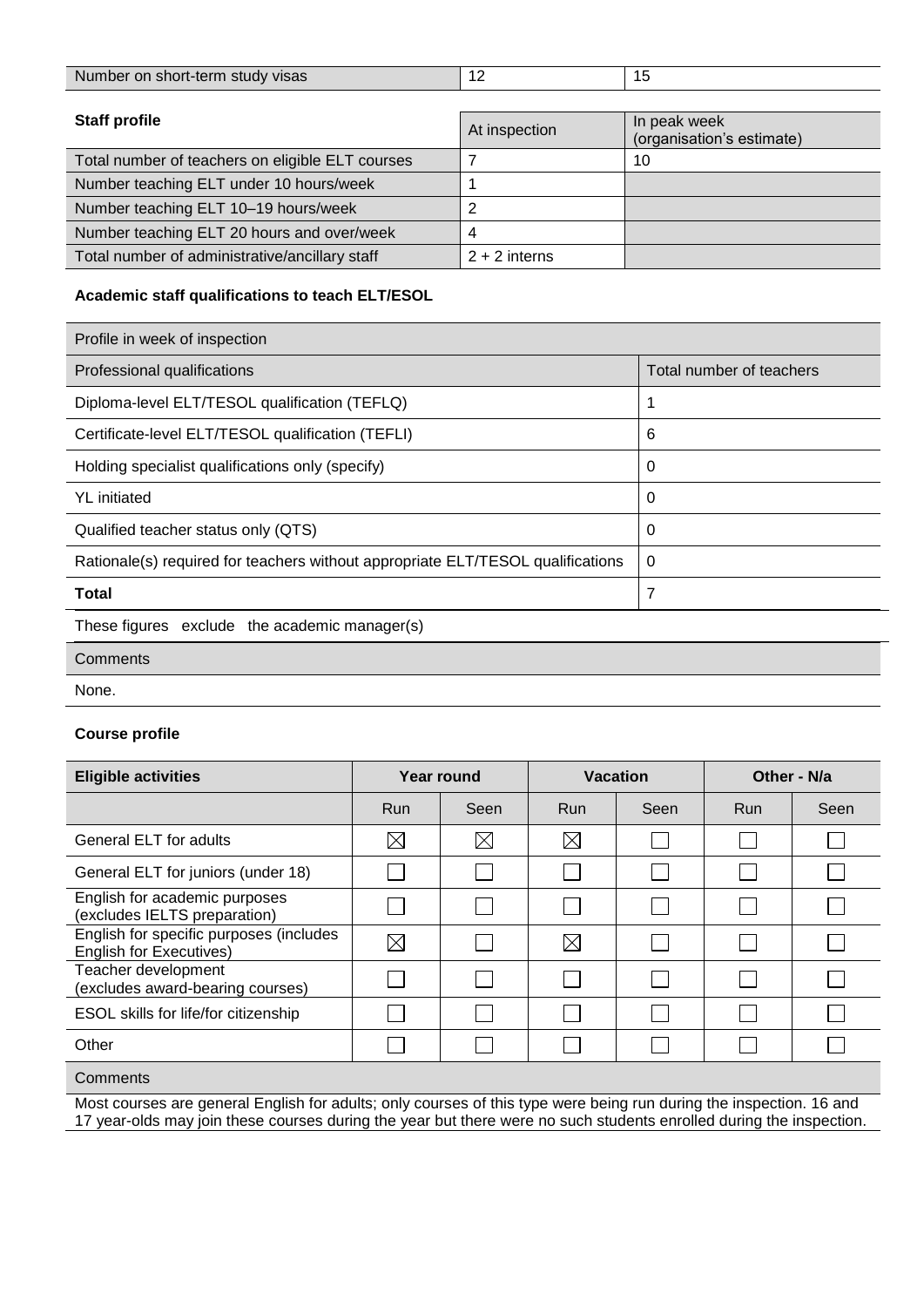| Number of students in each at the time of inspection (all students on eligible courses) |        |           |  |  |  |  |
|-----------------------------------------------------------------------------------------|--------|-----------|--|--|--|--|
| Types of accommodation                                                                  | Adults | Under 18s |  |  |  |  |
| Arranged by provider/agency                                                             |        |           |  |  |  |  |
| Homestay                                                                                | 2      | 0         |  |  |  |  |
| Private home                                                                            | N/a    | N/a       |  |  |  |  |
| Home tuition                                                                            | N/a    | N/a       |  |  |  |  |
| Residential                                                                             | N/a    | N/a       |  |  |  |  |
| Hotel/guesthouse                                                                        | 0      | N/a       |  |  |  |  |
| Independent self-catering e.g. flats, bedsits, student houses                           | 0      | 0         |  |  |  |  |
| Arranged by student/family/guardian                                                     |        |           |  |  |  |  |
| Staying with own family or in privately rented rooms/flats                              | 61     | 0         |  |  |  |  |
|                                                                                         |        |           |  |  |  |  |
| Overall totals adults/under 18s                                                         | 63     | 0         |  |  |  |  |
| Overall total adults + under 18s                                                        |        | 63        |  |  |  |  |

# **Introduction**

The school was established in 2005 to provide courses in English, principally for overseas students working and studying in Leeds. It moved to its current premises in 2010. Its main offering is general English to adults age 16+. It also offers one-to-one general English, teaching knowledge classes and courses in a number of foreign languages.

Classes run between 08.45 and 11.55, 12.20 and 15.30, 15.30 and 18.40 and 18.45 and 20.15. There is a break of ten minutes in each period.

The inspection lasted one and a half days and a part evening. Interviews were held with the principal, the vice principal/director of studies (DoS), the administration manager, the academic executive and the administrator. Focus groups were held with students and teachers and one inspector visited three homestays. All teachers were observed during the inspection.

# **Management**

## **Legal and statutory regulations**

| Criteria                     | See<br>comments |  |
|------------------------------|-----------------|--|
| M1 Declaration of compliance |                 |  |

**Comments** 

M1 The items sampled were satisfactory.

## **Staff management**

| Criteria                    | Not met | Met         | Strength | See<br>comments | N/a |
|-----------------------------|---------|-------------|----------|-----------------|-----|
| M2 Management structure     |         | $\boxtimes$ |          |                 |     |
| M3 Duties specified         |         | $\boxtimes$ | N/a      | $\boxtimes$     |     |
| M4 Communication channels   |         | $\boxtimes$ |          | $\boxtimes$     |     |
| M5 Human resources policies |         | $\boxtimes$ |          | $\boxtimes$     |     |
| M6 Qualifications verified  |         | $\boxtimes$ | N/a      | $\boxtimes$     |     |
| M7 Induction procedures     |         | $\boxtimes$ |          | $\boxtimes$     |     |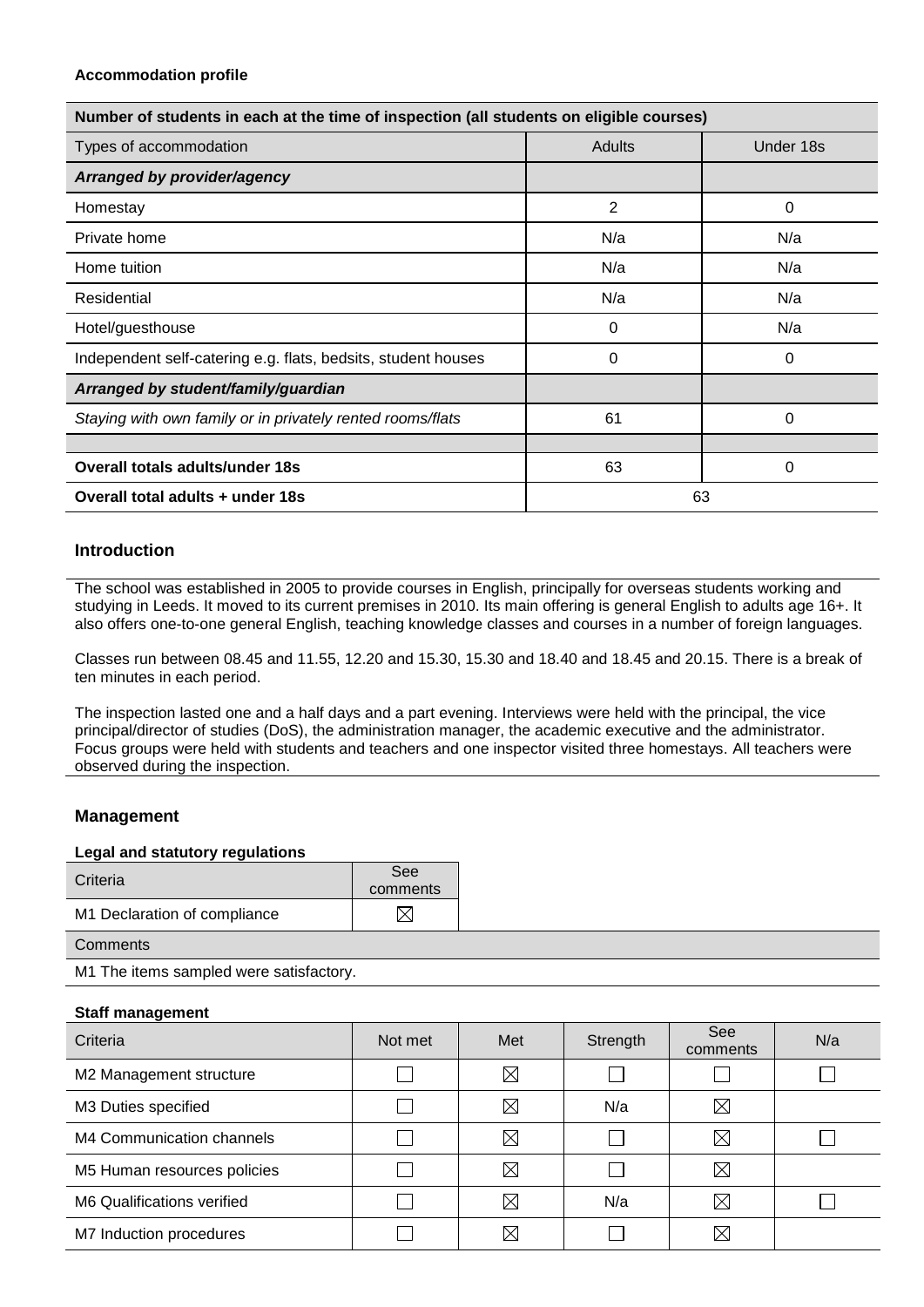| M8 Monitoring staff performance | ╭ |  |  |
|---------------------------------|---|--|--|
| M9 Professional development     | ⋉ |  |  |

### **Comments**

M3 Job descriptions are in place but, while dated and signed by successful job applicants, no date is given to indicate when they were last revised.

M4 There are monthly teachers' meetings. Each has an administrative section, also attended by administrative staff, and then a continuing professional development (CPD) section. These meetings are minuted. The two administrators meet weekly but these meetings are not minuted. A senior staff meeting that includes the principal, the DoS and the company secretary is held at least once a quarter.

M5 There are comprehensive human resources policies, but the terminology used (CRB instead of DBS, for example) indicates that these are in need of an update.

M6 Signed and dated copies of qualifications and at least two references were available for all teachers.

M7 There is a three-stage induction process, which should be viewed as a pre-employment event, as confirmation of appointment depends on this stage being successfully completed.

M8 Teachers are appraised, in conjunction with a formal observation, twice a year; administrative personnel are appraised annually.

M9 Evidence of considerable amounts of staff training within, especially, health and safety, safeguarding and Prevent, was seen. CPD for teachers is carried out at the teachers' meetings.

## **Student administration**

| Criteria                                           | Not met | Met         | Strength    | <b>See</b><br>comments | N/a |
|----------------------------------------------------|---------|-------------|-------------|------------------------|-----|
| M <sub>10</sub> Administrative staff and resources |         | $\boxtimes$ |             |                        |     |
| M11 Information on course choice                   |         | $\boxtimes$ | $\boxtimes$ | $\boxtimes$            |     |
| M12 Enrolment procedures                           |         | $\boxtimes$ |             | ⊠                      |     |
| M <sub>13</sub> Contact details                    |         | $\boxtimes$ |             | $\boxtimes$            |     |
| M14 Student attendance policy                      |         | $\boxtimes$ |             |                        |     |
| M <sub>15</sub> Students asked to leave course     |         | $\boxtimes$ |             | ⊠                      |     |

## **Comments**

M11 Potential students contacting the school by email or in person are given a very full student information pack. They are also offered a free placement test and speaking assessment and a free trial lesson if they are in Leeds. M12 Cancellation and refund procedures are detailed in the student information pack and on the application form. The language used is not accessible for lower level learners.

M13 There are both paper-based and electronic records of students' details; the latter are available at any time. M15 The welcome pack for students states the action taken in response to various types of unacceptable behaviour. The language used, however, is not accessible to many students.

## **Quality assurance**

| Criteria                                    | Not met | Met         | Strength    | See<br>comments | N/a |
|---------------------------------------------|---------|-------------|-------------|-----------------|-----|
| M16 Action plan                             |         | $\boxtimes$ | N/a         | $\boxtimes$     |     |
| M17 Continuing improvement                  |         | $\boxtimes$ | $\boxtimes$ | $\boxtimes$     |     |
| M <sub>18</sub> Student feedback and action |         | $\boxtimes$ |             | $\boxtimes$     |     |
| M <sub>19</sub> Staff feedback and action   |         | $\boxtimes$ |             | $\boxtimes$     |     |
| M20 Complaints and action                   |         | X           |             | $\boxtimes$     |     |

## **Comments**

M16 An action plan had been developed and most of the points in the previous report had been addressed. M17 Outcomes of the weekly review held in each class are collected and reviewed monthly by the academic manager. These, and the outcomes of progress reports and tutorial records, inform the termly quality control report in which recommendations for change are forwarded to staff meetings.

M18 There is initial feedback at the end of the first week and summative feedback at the end of the course. It is circulated to relevant members of staff and action taken is recorded.

M19 A feedback sheet from staff forms part of the appraisal documentation. Action taken is recorded in appraisal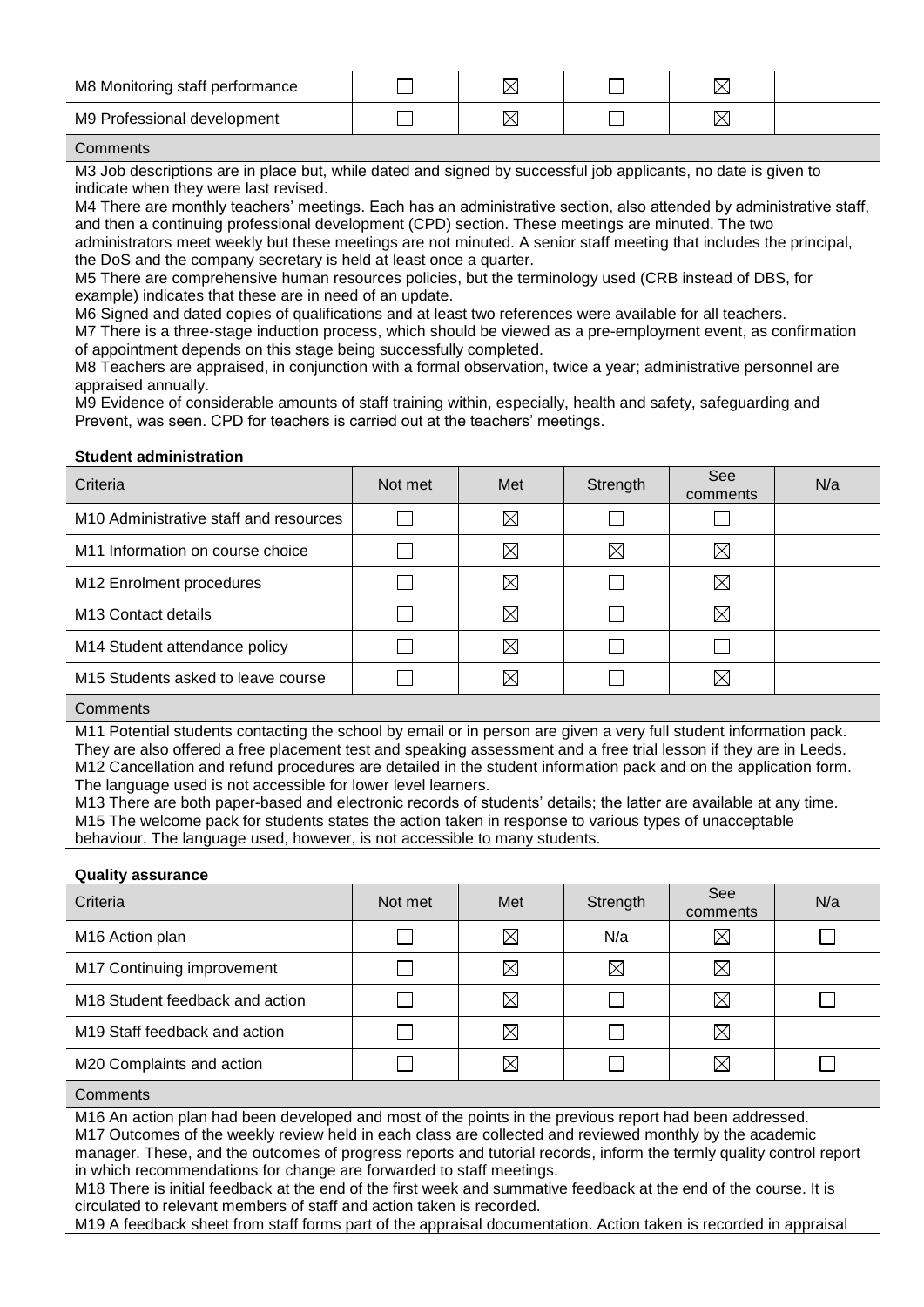## records and in annual reports.

M20 The complaints procedure is presented in graphic form though in a rather confusing order. There is a complaints file in which complaints and action taken in response to them is recorded.

| <b>Publicity</b>                 |             |             |          |                 |     |
|----------------------------------|-------------|-------------|----------|-----------------|-----|
| Criteria                         | Not met     | Met         | Strength | See<br>comments | N/a |
| M21 Accessible accurate language |             | $\boxtimes$ |          |                 |     |
| M22 Realistic expectations       | $\boxtimes$ |             |          | $\boxtimes$     |     |
| M23 Course descriptions          |             | $\boxtimes$ |          | ⊠               |     |
| M24 Course information           |             | $\boxtimes$ | N/a      | $\boxtimes$     |     |
| M <sub>25</sub> Costs            | $\boxtimes$ |             |          | ⊠               |     |
| M <sub>26</sub> Accommodation    |             | $\boxtimes$ |          |                 |     |
| M27 Leisure programme            |             | $\boxtimes$ |          |                 |     |
| M28 Staff qualifications         | $\boxtimes$ |             | N/a      | ⊠               |     |
| M29 Accreditation                | $\boxtimes$ |             | N/a      | $\boxtimes$     |     |

**Comments** 

M22 The school offers 15- and 20-hour per week courses. The first consists of five three-hour classes, the second of a 15-hour course plus five single hours from another 15-hour course. This is not made clear in the publicity. Photographs are not captioned, but they are not misleading.

M23 The descriptions of courses on the website are minimal. In the print publicity they are satisfactory. M24 Most of the required information is present on the website and in print publicity but non-teaching days are

confusingly listed under *Contacts*. M25 No costs are given for the leisure programme and the information on cancellation and refunds, under Terms

and Conditions, cannot be accessed directly from the fees page. M28 Teachers are described as 'fully' qualified; only one of them is.

M29 An unqualified Accreditation Scheme marque is used in a number of cases; the school offers foreign language and other courses. The *Accreditations* page on the website contains accreditations, memberships and the name of the examination board for which the school is a centre.

## **Management summary**

The provision meets the section standard. The management and administration operate to the benefits of the school's students and there are appropriate quality assurance mechanisms in place. There is, however, a need for improvement in *Publicity*.

# **Resources and environment**

## **Premises and facilities**

| Criteria                             | Not met | Met         | Strength    | See<br>comments | N/a |
|--------------------------------------|---------|-------------|-------------|-----------------|-----|
| R1 Adequate space                    |         | $\boxtimes$ |             |                 |     |
| R2 Condition of premises             |         | $\boxtimes$ |             | ⊠               |     |
| R3 Classrooms and learning areas     |         | $\boxtimes$ |             | $\boxtimes$     |     |
| R4 Student relaxation areas and food |         | $\boxtimes$ |             | $\boxtimes$     |     |
| R5 Signage and display               |         | $\boxtimes$ |             |                 |     |
| R6 Staffroom(s)                      |         | $\bowtie$   | $\boxtimes$ | $\boxtimes$     |     |

**Comments** 

R2 The building in which the school is housed was being renovated during the inspection. The school premises are in a good state of repair, cleanliness and decoration.

R3 Classrooms are adequate in number though not big enough to accommodate the stated maximum number of students in comfort. They are flexibly furnished and all students can see, hear and write in comfort. There was some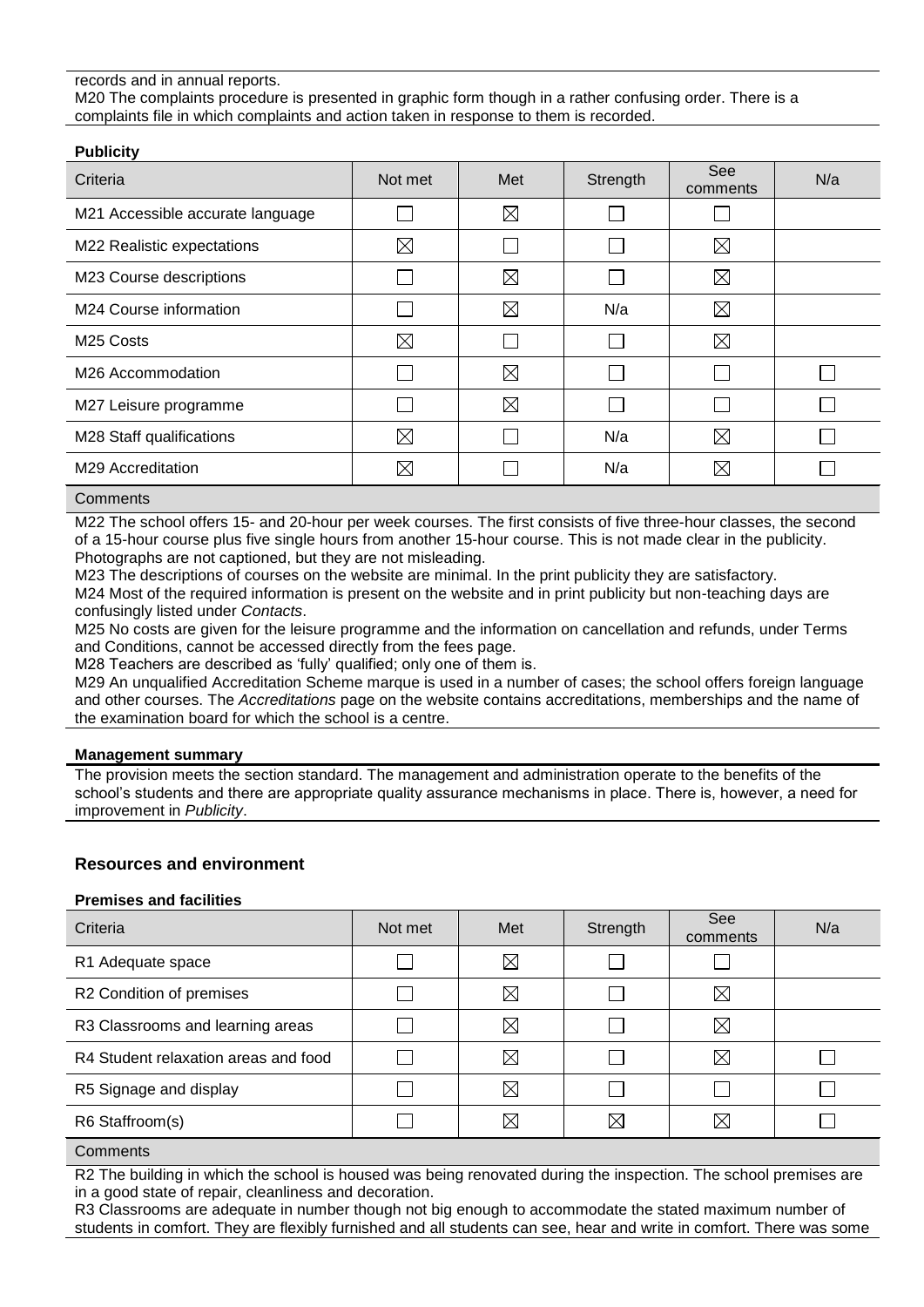## noise audible between classrooms and from the renovation works. R4 There is limited space for relaxation, but there are a large number of local food outlets. R6 There is a good-sized staffroom with a very wide range of facilities.

| <b>Learning resources</b>              |         |             |             |                        |     |
|----------------------------------------|---------|-------------|-------------|------------------------|-----|
| Criteria                               | Not met | Met         | Strength    | <b>See</b><br>comments | N/a |
| R7 Learning materials for students     |         | $\boxtimes$ |             |                        |     |
| R8 Resources for teachers              |         | $\boxtimes$ | $\boxtimes$ | ⊠                      |     |
| R9 Educational technology              |         | $\boxtimes$ |             | $\boxtimes$            |     |
| R <sub>10</sub> Self-access facilities |         | $\boxtimes$ |             | ⊠                      |     |
| R11 Library/self-access guidance       |         | $\boxtimes$ |             | ⊠                      |     |
| R12 Review and development             |         | $\boxtimes$ |             |                        |     |
|                                        |         |             |             |                        |     |

# **Comments**

R8 There is a good stock of resources, both hard copy and electronic, for reference and to enable teachers to produce teaching materials. These resources are well organised and maintained.

R9 Classrooms are equipped with standard whiteboards and audio systems. There are also two trolleys with data projectors that can be booked by teachers.

R10 There is a computer room with five workstations; four of these are not recent machines and students complained of their age and slowness. Opening off the computer room, there is a small room with six seats for private study.

R11 Students are able to borrow readers suitable for their level online or through reception. They are instructed in how to use the library systems.

## **Resources and environment summary**

The provision meets the section standard. The learning resources and the environment support and enhance the studies of students. Teachers have access to appropriate academic resources to meet their professional needs.

# **Teaching and learning**

## **Academic staff profile**

| Criteria                               | Not met | Met         | Strength | See<br>comments | N/a         |
|----------------------------------------|---------|-------------|----------|-----------------|-------------|
| T1 General education (and rationales)  |         | $\boxtimes$ | N/a      |                 |             |
| T2 ELT/TESOL teacher qualifications    |         | $\boxtimes$ |          |                 |             |
| T <sub>3</sub> Rationales for teachers |         |             | N/a      |                 | $\boxtimes$ |
| T4 Profile of academic manager(s)      |         | $\boxtimes$ |          |                 |             |
| T5 Rationale for academic manager(s)   |         |             | N/a      |                 | $\boxtimes$ |
| Comments                               |         |             |          |                 |             |

T2 Six of the teachers are TEFLI; one is TEFLQ.

## **Academic management**

| Criteria                            | Not met | Met         | Strength    | See<br>comments | N/a |
|-------------------------------------|---------|-------------|-------------|-----------------|-----|
| T6 Deployment of teachers           |         | $\boxtimes$ |             | $\boxtimes$     |     |
| T7 Timetabling                      |         | $\boxtimes$ |             |                 |     |
| T8 Cover for absent teachers        |         | $\boxtimes$ | $\boxtimes$ | $\boxtimes$     |     |
| T9 Continuous enrolment             |         | $\boxtimes$ | $\boxtimes$ | $\boxtimes$     |     |
| T10 Formalised support for teachers |         | $\bowtie$   | $\boxtimes$ | $\boxtimes$     |     |
| T11 Observation and monitoring      |         | ⋉           |             | $\boxtimes$     |     |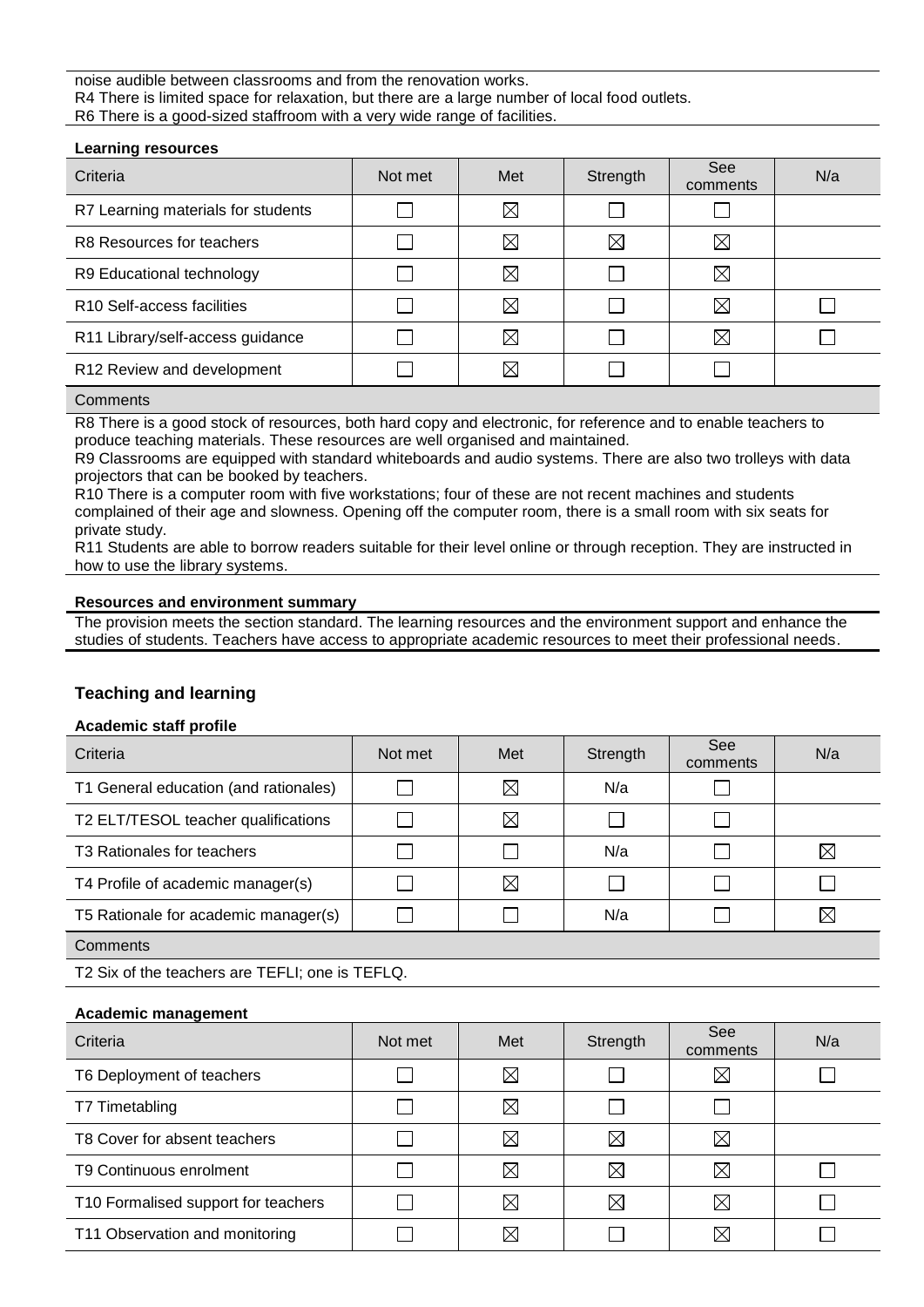## **Comments**

T6 Teachers are allocated to classes on the basis of their experience, feedback from students and, if possible, their own preferences.

T8 The school has three cover teachers on zero hour contracts. While they have commitments elsewhere, they are the first teachers to be contacted if cover is needed. If none of these is available, the senior teacher (who has a reduced teaching load), the academic executive or the vice principal/DoS are used to provide cover.

T9 Joining students can use their free class to try out their proposed group. The modular course design contains relatively frequent revision weeks where recent students can catch up on previously taught material.

T10 There is a CPD policy and teachers are involved in the CPD events programmed into their meetings (see M4 and M9). Support is provided by the senior teacher, the academic executive or the DoS. There is a schedule of support observations (by the first two) and frequent peer observations. These are mandatory.

T11 Formal observations by the DoS that feed into the appraisal process are conducted twice a year. The feedback on these is comprehensive but somewhat confusing as sometimes quite low grades on a five-point scale are juxtaposed with consistently positive comments.

## **Course design and implementation**

| Criteria                          | Not met | Met         | Strength    | See<br>comments | N/a |
|-----------------------------------|---------|-------------|-------------|-----------------|-----|
| T12 Principled course structure   |         | $\boxtimes$ |             | $\boxtimes$     |     |
| T13 Review of course design       |         | $\boxtimes$ |             | $\boxtimes$     |     |
| T14 Course outlines and outcomes  |         | $\boxtimes$ |             | $\boxtimes$     |     |
| T15 Study and learning strategies |         | $\boxtimes$ | $\boxtimes$ | $\boxtimes$     |     |
| T16 Linguistic benefit from UK    |         | $\boxtimes$ |             | $\boxtimes$     |     |

## **Comments**

T12 The school uses a standard template, covering a 12-week term, based on Common European Framework of Reference (CEFR) levels. Individual courses are then mapped to this template using the coursebook used and, if appropriate, examination requirements.

T13 Courses are reviewed every term on the basis of teacher feedback.

T14 The course programme is issued to students at the beginning of the term.

T15 Advice is given in the *New Student Welcome Pack* that each student is given at the beginning of the course. There is a homework programme for each week of the course which students access through the virtual learning environment (VLE) portal, on which each course has a section; at higher levels this homework involves research. There are also links to useful websites for independent study on the student portal and tutorials are used to guide students towards independent learning.

T16 Social activities are arranged with a view to developing contacts outside the classroom and there is a weekly conversation club.

#### **Learner management**

| $-50$                             |         |             |             |                        |     |
|-----------------------------------|---------|-------------|-------------|------------------------|-----|
| Criteria                          | Not met | Met         | Strength    | <b>See</b><br>comments | N/a |
| T17 Placement for level and age   |         | $\boxtimes$ |             | $\boxtimes$            |     |
| T18 Monitoring students' progress |         | $\boxtimes$ |             | ⊠                      |     |
| T19 Examination guidance          |         | $\boxtimes$ | $\boxtimes$ | $\boxtimes$            |     |
| T20 Assessment criteria           |         | $\boxtimes$ |             |                        |     |
| T21 Academic reports              |         | $\boxtimes$ |             | $\boxtimes$            |     |
| T22 Information on UK education   |         | $\boxtimes$ | $\boxtimes$ | $\boxtimes$            |     |
|                                   |         |             |             |                        |     |

#### **Comments**

T17 The placement test consists of 80 multiple-choice items; there is also a speaking assessment activity. Students who enrol from overseas are interviewed before arrival using a remote video-conferencing link.

T18 There is one tutorial each term and two progress reports that document learning outcomes.

T19 Students wishing to join an examination preparation course are advised which one is suitable for them after the placement procedures. The school is an exam centre.

T21 Certificates are issued to students who achieve passing grades in attendance, classwork and homework. These are 85 per cent, 60 per cent and 60 per cent respectively. Their actual grades are recorded on the certificate. T22 There is some information about entering mainstream UK education in the student handbook. Students are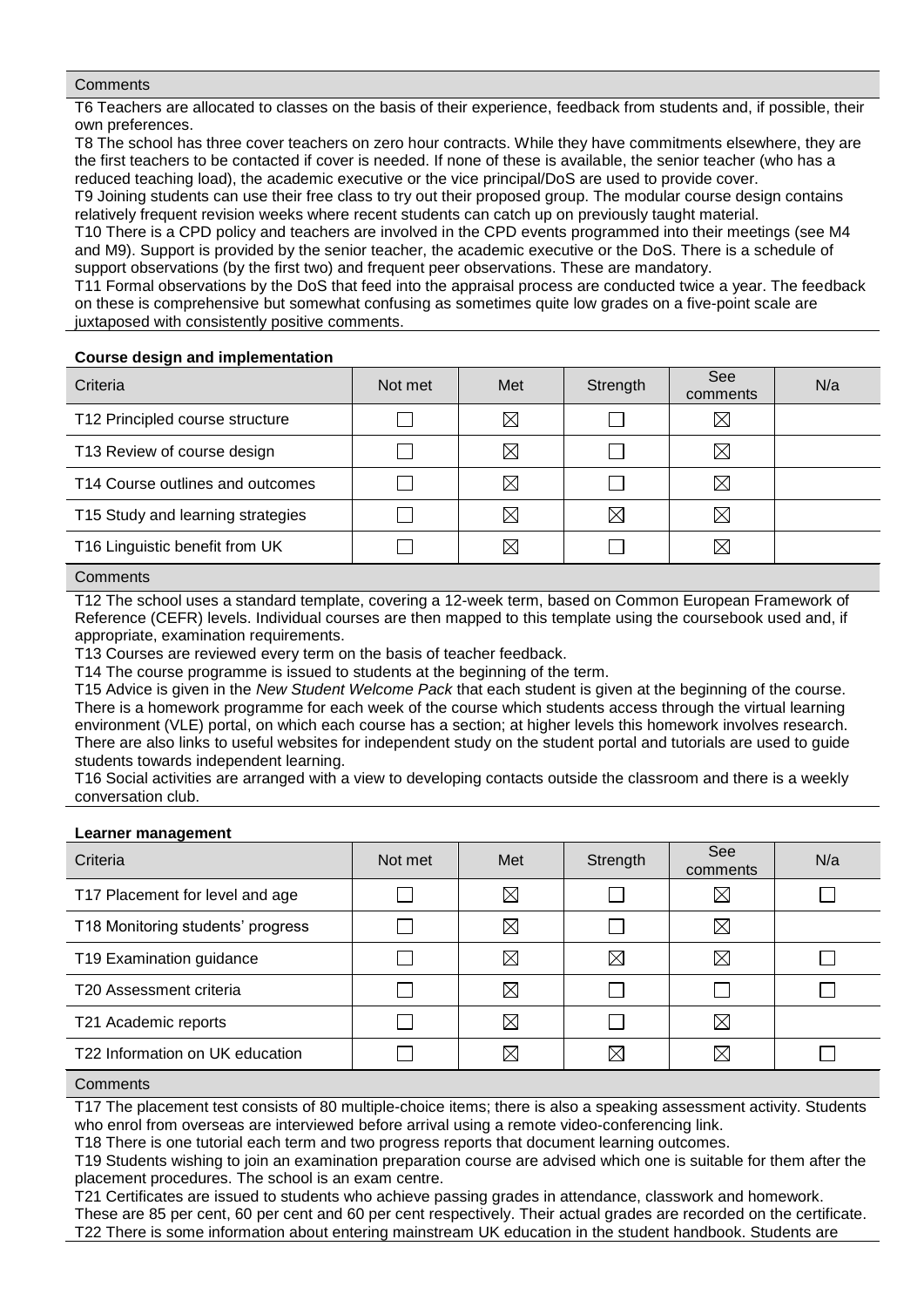helped with UCAS applications and the school will act as a referee for those applying. There have been visits from local university representatives.

## **Classroom observation record**

| Number of teachers seen        |                                                     |
|--------------------------------|-----------------------------------------------------|
| Number of observations         |                                                     |
| Parts of programme(s) observed | General English and examination preparation courses |
| Comments                       |                                                     |
| None.                          |                                                     |

### **Classroom observation**

| Criteria                                      | Not met | Met         | Strength    | See<br>comments | N/a |
|-----------------------------------------------|---------|-------------|-------------|-----------------|-----|
| T23 Models and awareness of<br>English in use |         | $\boxtimes$ |             | ⊠               |     |
| T24 Appropriate content                       |         | $\boxtimes$ |             | ⊠               |     |
| T25 Learning outcomes                         |         | ⊠           |             | $\boxtimes$     |     |
| T26 Teaching techniques                       |         | $\boxtimes$ |             | ⊠               |     |
| T27 Classroom management                      |         | $\boxtimes$ |             | ⊠               |     |
| T28 Feedback to students                      |         | $\boxtimes$ |             | ⊠               |     |
| T29 Evaluating student learning               |         | $\boxtimes$ | $\boxtimes$ | ⊠               |     |
| T30 Student engagement                        |         | $\boxtimes$ | $\boxtimes$ | $\boxtimes$     |     |
|                                               |         |             |             |                 |     |

#### **Comments**

T23 Teachers' knowledge of the linguistic systems of English was generally sound and oral models were accurate. The written models provided by teachers were mostly accurate. Pronunciation features were not, for the most part, highlighted and lexical and language analysis was superficial at times.

T24 The content was generally appropriate to the level and needs of the classes and there was a good exam focus where appropriate, but there was little evidence of differentiation in the lesson plans.

T25 Outcomes were stated and often written on the whiteboard. Sequences were coherent with recapping when necessary. Some activities were given too much or too little time.

T26 There was a communicative focus in all observed segments and a good range of appropriate techniques was seen. Elicitation through hints and questions was effective and a variety of techniques was used to check understanding. Opportunities to develop pronunciation were missed and there was too little correction, though some teachers did encourage peer- and self-correction.

T27 There was some inconsistency in the use of whiteboards; in better segments zoning, the use of different colours and word stress marking were seen.

T28 Feedback was generally constructive except at higher levels where it could have been more challenging and developmental.

T29 There was a good range of activities to evaluate whether learning was taking place. These included quizzes, speaking games, monitored oral work and listening tasks, as well as question and answer.

T30 There was consistently good rapport and students were constantly engaged. Topics were challenging and engaging and teachers drew on students' knowledge and experience. There was sufficient language building before main activities. Teachers' language was suitably graded.

#### **Classroom observation summary**

The teaching observed met the requirements of the Scheme and ranged from satisfactory to good; most were satisfactory. Lessons had generally been well planned, were relevant to the needs of learners and were, for the most part, well delivered. Learners were actively involved in lessons and were praised and encouraged by teachers. There was a good learning atmosphere in all lessons. There was little work on pronunciation; a large number of oral errors went uncorrected.

## **Teaching and learning summary**

The provision meets the section standard and exceeds it in some areas. Teachers and the academic manager have appropriate qualifications. The academic support available to teachers is good and the programmes of study are designed to enhance the learning of students. *Academic management* and *Learner management* are areas of strength. The teaching observed met the requirements of the Scheme.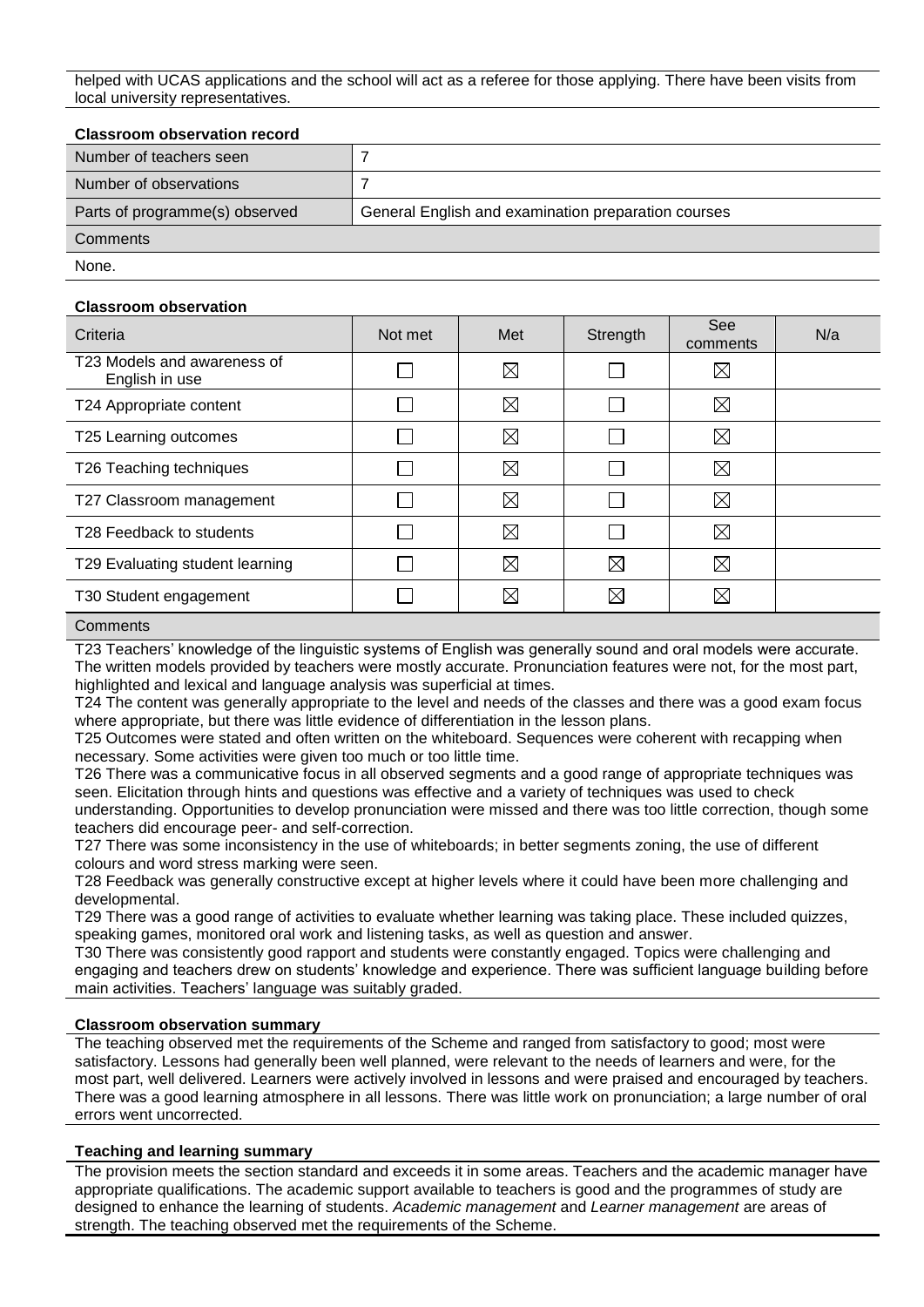# **Welfare and student services**

# **Care of students**

| Criteria                          | Not met | Met         | Strength    | See<br>comments | N/a |
|-----------------------------------|---------|-------------|-------------|-----------------|-----|
| W1 Safety and security onsite     |         | $\boxtimes$ |             | ⊠               |     |
| W <sub>2</sub> Pastoral care      |         | $\boxtimes$ | $\boxtimes$ | ⊠               |     |
| W3 Personal problems              |         | $\boxtimes$ |             | ⊠               |     |
| W4 Dealing with abusive behaviour |         | $\boxtimes$ | $\boxtimes$ | $\boxtimes$     |     |
| W5 Emergency contact number       |         | $\boxtimes$ | N/a         |                 |     |
| W6 Transport and transfers        |         | $\boxtimes$ |             |                 |     |
| W7 Advice                         |         | $\boxtimes$ | $\boxtimes$ | $\boxtimes$     |     |
| W8 Medical and dental treatment   |         | $\boxtimes$ | N/a         |                 |     |
|                                   |         |             |             |                 |     |

## **Comments**

W1The premises provide a safe and secure environment. Entry to the school at street level is controlled by an entry-phone system and visitors sign in and out at reception. CCTV is installed at the entrance from the street. Risk assessments, including checks for fire, gas and electricity risks, are carried out and regularly updated. Fire drills take place twice a year and action is recorded. Senior staff have received evacuation training for disabled students and all staff have basic fire safety training. There are three first aiders among the staff but their names are not displayed on the first aid posters in the building.

W2 There is good provision for pastoral care. Information regarding welfare and contact details for external agencies are displayed in the school. Explicit policies are available to staff, students, hosts and parents/guardians covering pastoral care, and specific arrangements are made for the care of under 18s while on the premises and while taking part in activities organised by the school.

W3 Senior staff share responsibility for the care of students although no single responsible person is identified by name. W4 All staff have received formal training in dealing with abusive behaviour and in their duties relating to the Prevent strategy. Policies are available on the website, in all handbooks and on wall displays in the school. W7 Ample information is provided in student information packs, on the intranet and on wall displays. Staff are knowledgeable and willing to offer individual help and advice.

## **Accommodation profile**

Comments on the accommodation seen by the inspectors

The school has a register of 13 homestays, providing either bed and breakfast or half-board accommodation. Hosts accept a maximum of four students at any one time and also accept students from other agencies and providers. The school does not offer homestay accommodation to students under 18. All hosts live in inner suburbs of Leeds. The principal is responsible for recruiting hosts and managing the homestay provision. One inspector visited three homestays.

## **Accommodation: all types**

| Not met     | Met         | Strength | <b>See</b><br>comments | N/a |
|-------------|-------------|----------|------------------------|-----|
|             | $\boxtimes$ |          | $\boxtimes$            |     |
| $\boxtimes$ |             |          | $\boxtimes$            |     |
|             | $\boxtimes$ |          | $\boxtimes$            |     |
| $\boxtimes$ |             |          | ⊠                      |     |
|             | $\boxtimes$ |          |                        |     |
|             | $\boxtimes$ |          |                        |     |
|             | $\boxtimes$ |          |                        |     |
|             |             |          |                        |     |

## **Comments**

W9 One host did not provide a weekly laundry service.

W10 A pro-forma is used to record information gathered during the initial inspection, but there is no specific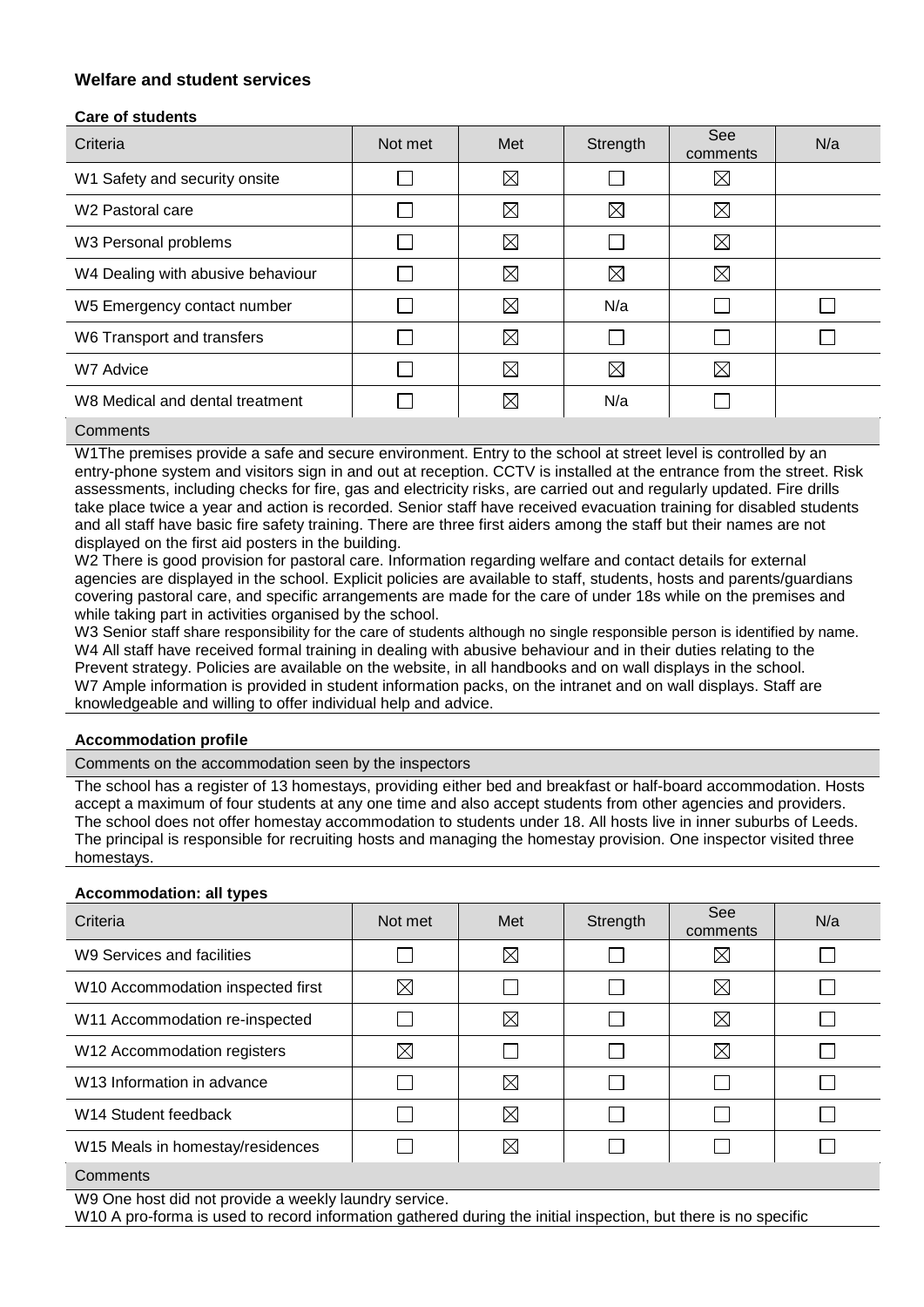reference to fire risk assessments or Gas Safe certificates and hosts were not all aware of these requirements. W11 Homestay accommodation is inspected annually, but no specific checks are made for fire risk assessments or Gas Safe certificates.

W12 Accommodation registers contain no records that fire risk assessments and Gas Safe certificates are in place.

## **Accommodation: homestay**

| Criteria                                   | Not met | Met         | Strength | See<br>comments | N/a |
|--------------------------------------------|---------|-------------|----------|-----------------|-----|
| W <sub>16</sub> No more than four students |         | $\boxtimes$ | N/a      |                 |     |
| W17 Rules, terms and conditions            |         | $\boxtimes$ |          | $\boxtimes$     |     |
| W <sub>18</sub> Shared bedrooms            |         | $\boxtimes$ | N/a      |                 |     |
| W19 Students' first language               |         | $\boxtimes$ | N/a      |                 |     |
| W20 Language of communication              |         | $\boxtimes$ | N/a      |                 |     |
| W21 Adult to welcome                       |         | $\boxtimes$ | N/a      |                 |     |

## **Comments**

W17 Hosts are provided with a code of conduct regarding their duties, but no reference is made to the booking and cancellation policy or to the need to carry out fire risk assessments and Gas Safe checks.

#### **Accommodation: residential**

| Criteria     | Not met | Met | Strength | See<br>comments | N/a         |
|--------------|---------|-----|----------|-----------------|-------------|
| W22 Cleaning |         |     |          |                 | $\boxtimes$ |
| W23 Health   |         |     |          |                 | $\boxtimes$ |
| Comments     |         |     |          |                 |             |
| None.        |         |     |          |                 |             |

#### **Accommodation: other**

| Criteria                    | Not met | Met         | Strength | See<br>comments | N/a         |
|-----------------------------|---------|-------------|----------|-----------------|-------------|
| W24 Information and support |         | $\boxtimes$ |          |                 |             |
| W25 Other accommodation     |         |             | N/a      | $\boxtimes$     | $\boxtimes$ |
|                             |         |             |          |                 |             |

# **Comments**

W25 The school does not recommend any other accommodation.

#### **Leisure opportunities**

| Criteria                               | Not met | Met         | Strength    | See<br>comments | N/a |
|----------------------------------------|---------|-------------|-------------|-----------------|-----|
| W <sub>26</sub> Information and access |         | $\boxtimes$ | $\boxtimes$ | $\boxtimes$     |     |
| W27 Leisure programmes                 |         | $\boxtimes$ | $\boxtimes$ | ⊠               |     |
| W28 Health and safety                  |         | $\boxtimes$ |             | ⊠               |     |
| W29 Responsible person                 |         | $\boxtimes$ |             |                 |     |

## **Comments**

W26 Information is widely available through the student handbook, the intranet, school social media and on wall displays. Staff promote activities weekly and students are given advice about independent travel and social activities.

W27 A wide range of activities appropriate to a range of interests is available as part of a regular weekly programme. Additional day trips take place approximately five times a year during the spring and summer, which are attended by all students, teaching staff and interns. Comprehensive information is available to students in advance regarding all activities.

W28 Detailed, tailor-made risk assessments are signed by students and accompanying staff for each activity.